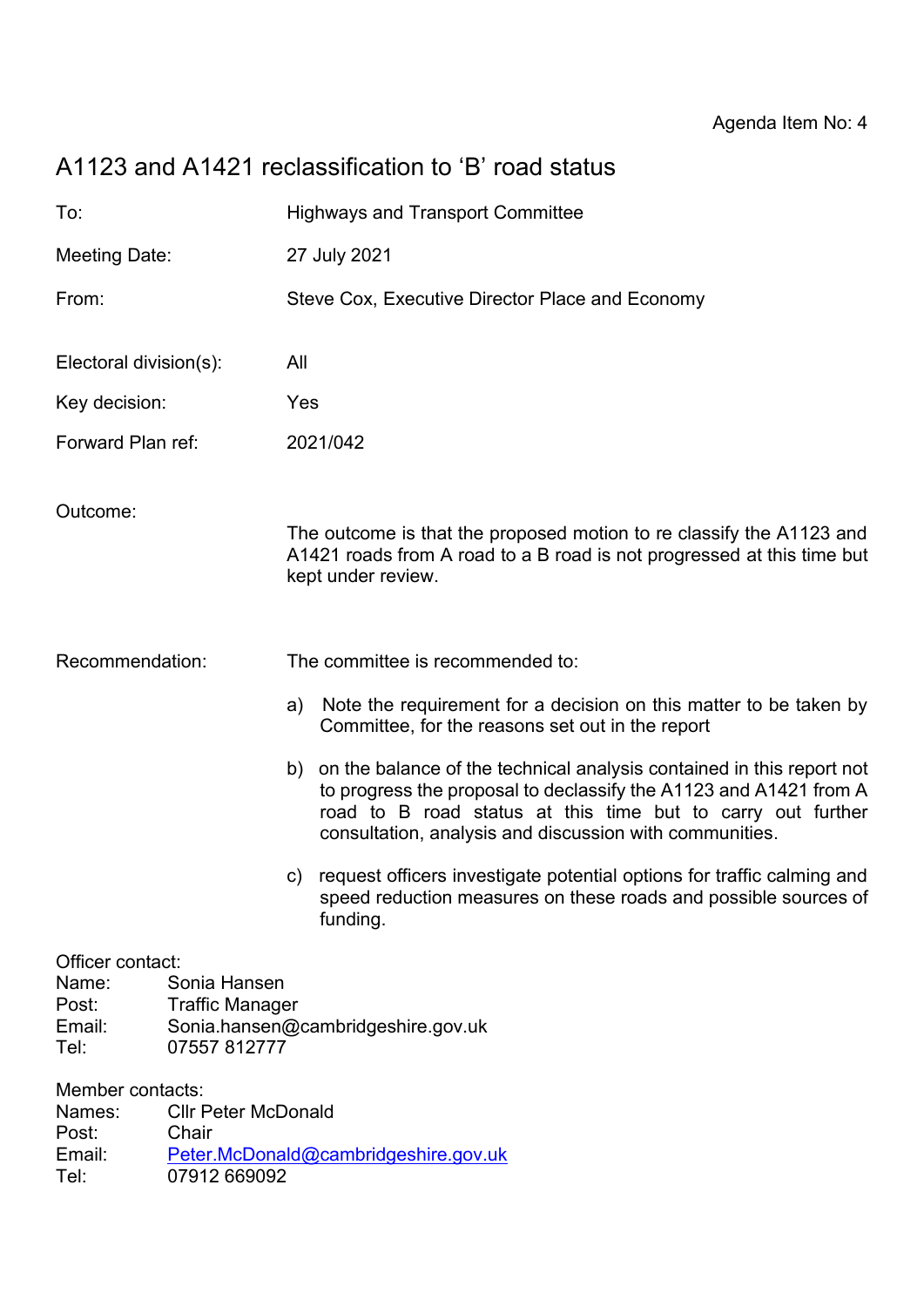### 1. Background

- 1.1 Former County Councillor Bill Hunt presented a motion to Full Council on 15<sup>th</sup> December 2020 to instruct the Executive Director for Place and Economy to pursue the reclassification of the A1123 and A1421 from "A" to "B". This motion was carried. Following this decision officers carried out technical analysis and consultation. A map showing the extent of the roads potentially affected is attached at Appendix 1.
- 1.2 Following the motion to Full Council, officers commenced a technical assessment of the likely implications of the reclassifications. This technical assessment enabled the Executive Director Place and Economy to form a view on whether the decision to reclassify these roads would fall within his delegated powers. The financial implications of the proposed reclassifications, as outlined in paragraphs 2.10 to 2.14 of this report, put this decision beyond the Executive Director's delegated powers. Given that the overall financial implications of these proposals would exceed £500,000 cumulatively over 2 financial years this is a Key Decision for this committee.
- 1.2 The responsibility for the classification of roads was passed down to Local Highway Authorities from the Department for Transport (DfT) in 2012. The relevant legislation covering classification of roads can be found in section 12(3) of the Highways Act 1980.
- 1.3 The County Council has a policy on road classifications, and this is contained in Appendix L of the Highways Operational Standards (HOS). This states that, excluding motorways, all UK roads fall into one of four classifications:
	- A Roads major roads providing large scale transport links within and between urban areas.
	- B Roads roads intended to connect lesser areas and connect A roads to smaller roads on the network.
	- Classified Unnumbered smaller roads intended to connect unclassified roads (see below) with A and B roads, often linking a housing estate or village to the rest of the network. Although called "classified unnumbered" in statute, most local authorities refer to these as "C Roads" and have developed their own numbering systems.
	- Unclassified The remainder of the highway network, typically local roads carrying local traffic such as residential estate roads or minor rural roads serving small settlements or individual farms.
- 1.4 These four classes of road form a hierarchy. Large volumes of traffic and traffic travelling longer distances should typically be using roads with a higher classification, whilst smaller volumes of more local traffic should be using roads with a lower classification. There is, however, no fixed relationship between the different road classifications and traffic flows carried. In general, the higher classes of road will carry more traffic than the lower, but the situation will vary depending on the context. Hence, the classification of a road reflects its strategic importance in the local network, rather than the number of vehicles it carries or its width.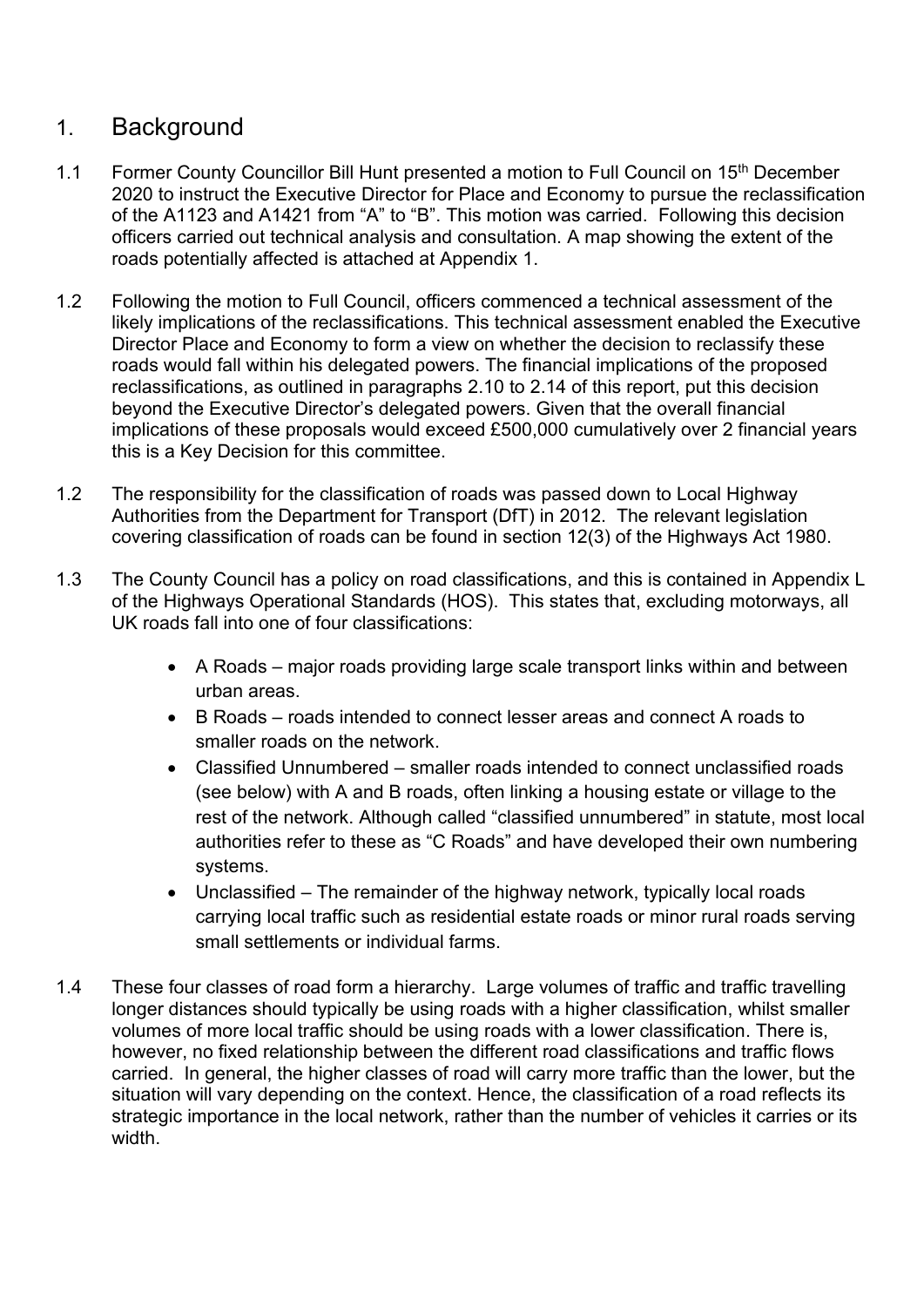- 1.5 Although classification now rests with Local Highway Authorities, the Secretary of State retains ultimate legal responsibility for road classification and the Primary Road Network and retains the right to intervene if necessary. The A1123 and A1421 do not form part of the Primary Route Network.
- 1.6 In its guidance, the DfT has made it clear that classifications must be set in a way that reflects the road network in their local area. Any standards therefore must be relative:
	- An 'A' road will generally be among the widest, most direct roads in an area, and will be of the greatest significance to through traffic.
	- A 'B' road will still be of significance to traffic (including through traffic), but less so than an A road.
	- A 'Classified' Un-numbered road will be of lower significance and be of primarily local importance but will perform a more important function than an unclassified road.
	- An 'Unclassified' road will generally have very low significance to traffic and be of only very local importance.
- 1.7 The DfT recognises that the pressures of connectivity will, in places, mean that A and B roads will necessarily go through populated areas or sites with environmental issues. In some cases, it may be necessary to select one road from several broadly similar roads for a particular classification, in order to ensure that the overall network retains coherence.
- 1.8 Road classification needs to be consistent from one authority to another and should not change classification at the administrative boundary without a clear reason. When reclassifying a road across a local authority boundary, any change will need to be agreed by both authorities.
- 1.9 Changes to road classification do not require public consultation or advertisement, but this may be undertaken at the discretion of the Local Highway Authority.
- 1.10 The need for new or revised road classifications arises in various ways but are most commonly due to:
	- the construction of new road schemes (e.g. bypasses)
	- a change of role due to new traffic management systems
	- very occasionally, existing historic inconsistencies that need addressing
- 1.11 In deciding the appropriate classification to be applied to a road the starting point will be the general descriptions of each level of classification as provided in the DfT's Guidance and set out above. More specifically, the following points will be considered:
	- the strategic role the road plays in moving people and goods from one location to another. This will vary in context, particular between rural and urban areas.
	- the general level of traffic and proportion of goods vehicles that the road is carrying (or expected to carry in the case of new roads).
	- any wider traffic management routeing strategies in the vicinity.
	- the standard and classification of other nearby roads.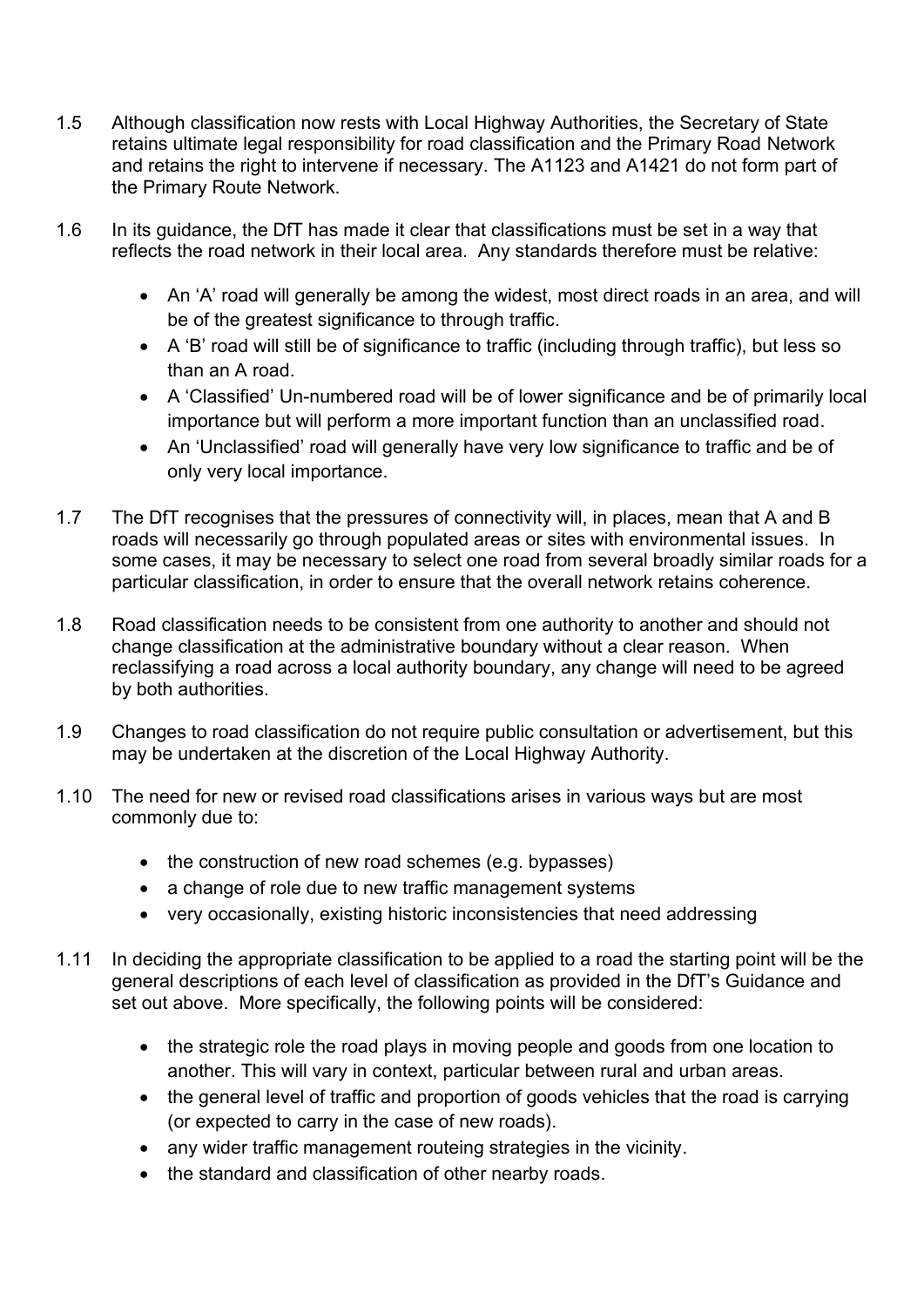### 2. Main Issues

#### **Consultation**

- 2.1 The following people and potentially affected bodies were consulted regarding the proposed reclassifications. It should be noted that the consultation took place prior to the completion of the technical analysis and financial assessment and therefore the consultees were not given details of the analysis or potential financial implications for the council as part of the consultation.
	- All affected local county councillors
	- Parish Councils on the affected routes
	- Relevant District Councillors
	- Department for Transport
	- Highways England
	- Suffolk County Council
	- Peterborough City Council
	- East Cambs District Council
	- Hunts District Council
	- Cambridgeshire and Peterborough Combined Authority
	- Schools potentially affected
	- Road Haulage Association
	- Cambs Police
	- Joint Parishes HCV Group
	- St Ives Civic Society
- 2.2 DfT confirmed that the department has no objections to the proposal, as did Highways England, Suffolk County Council and the Combined Authority. These are taken as neutral responses.
- 2.3 Peterborough City Council (PCC) responded to say that on the principle of renumbering the A1123 and A1421 they would initially object, as this might directly impact on the funding provided by the Department for Transport (DfT) for maintaining the highway in Peterborough. For this objection to be withdrawn, PCC would need assurances that Peterborough's allocation from the DfT would be unaffected.
- 2.4 The initial response from Cambridgeshire Police was neutral, stating that no objection was anticipated. The Police did raise the issue that, should the reclassification go ahead, any subsequent changes such as weight or speed limits might not be supported without an actual change in the road environment.
- 2.4 The overall tally of responses to the consultation was: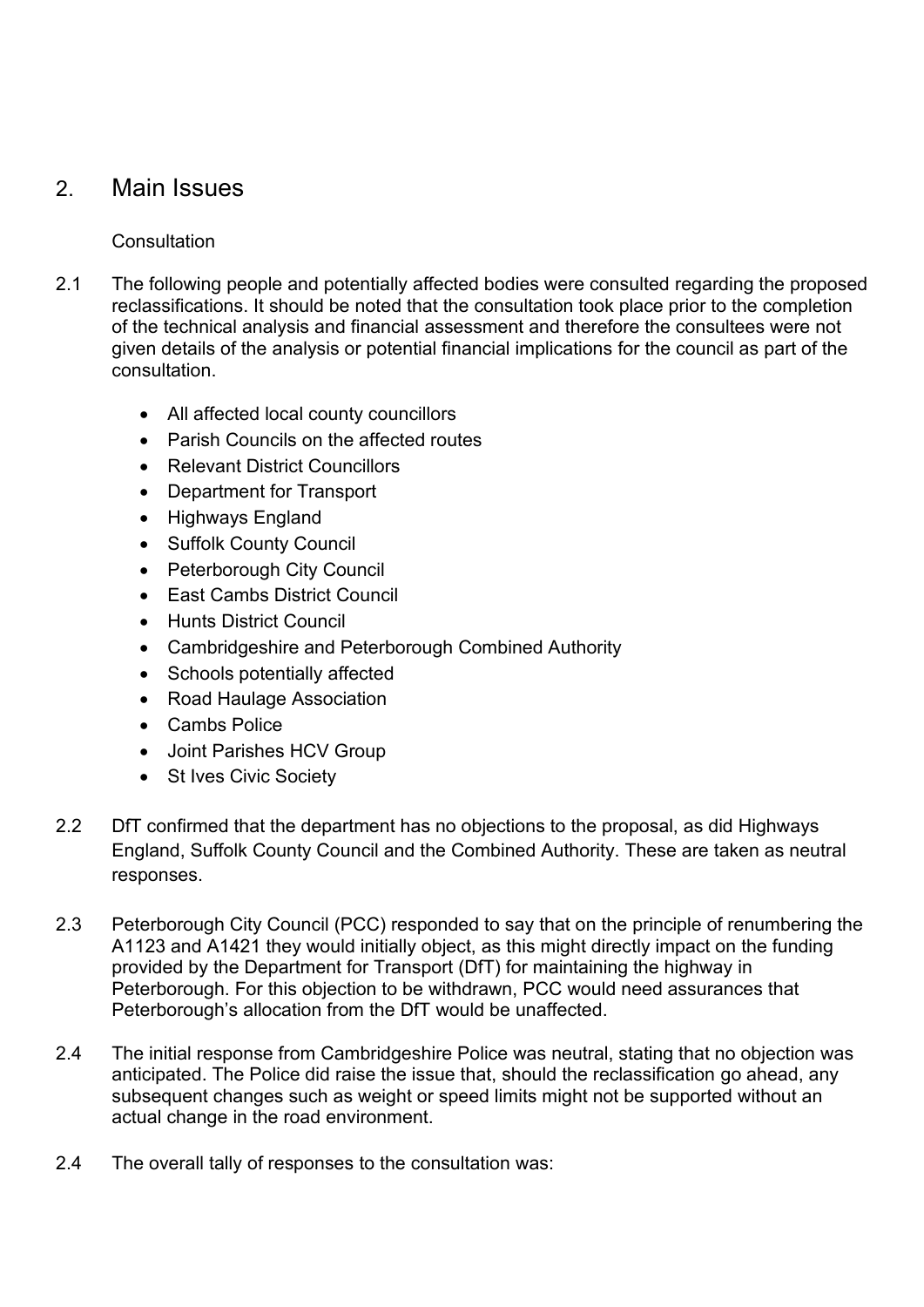- For: 12
- Against: 4
- Neutral: 9
- 2.5 The key reasons for those in favour were the anticipated reduction in heavy vehicles along the routes and associated reductions in noise, vibration, and pollution. Those in favour also were of the view that re-classification would reduce damage to the roads and help reduce the number of accidents.
- 2.6 Those against cited concerns regarding the future maintenance of the roads and lack of technical information to enable an informed response to the consultation. Those against also mentioned costs to the Council in altering signage and concerns regarding winter gritting standards.

#### Traffic Flow Analysis

- 2.7 Officers have undertaken a detailed analysis of the potential effects upon traffic flows of the proposed re-classification. This work drew substantially on the Heavy Goods Vehicle (HGV) Diamond Area Report (November 2020).
- 2.8 A significant finding of the traffic flow analysis was that the vast majority (93%) of HGV trips on the A1123 are classed as local i.e. they have 'business' in the area. As these vehicles need to use the A1123 it is very unlikely that reclassification would have any impact on the number of HGVs using the road.
- 2.9 Regarding car and LGV traffic using the A1123, approximately 80% of this was local trips meaning that the vehicles had some purpose to be in the area. As most of the traffic on the A1123 is local, there is limited potential for traffic to use other routes, as the vehicles need to be in the area. Therefore, it is highly likely that the reclassification of the A1123 would have no impact on the volume of both good vehicles and lighter traffic using the road. A possible benefit of this intervention would be the ability to use traffic calming features that would not be possible to implement on an A road.

#### Financial Implications

- 2.10 DfT distributes a significant proportion of capital funds for highways maintenance to local authorities using a formula. This "needs-based" formula very largely considers the lengths of roads of differing classes for which authorities are responsible. The formula applies a greater weighting for 'A' roads than it does for 'B' and 'C' class roads. Each km of 'A' road is worth more to the Authority than a Km of 'B' road.
- 2.11 It follows from the above that the reclassification of these roads from 'A' to 'B' will mean that the Council receives less money each year, on an ongoing basis. The actual loss to the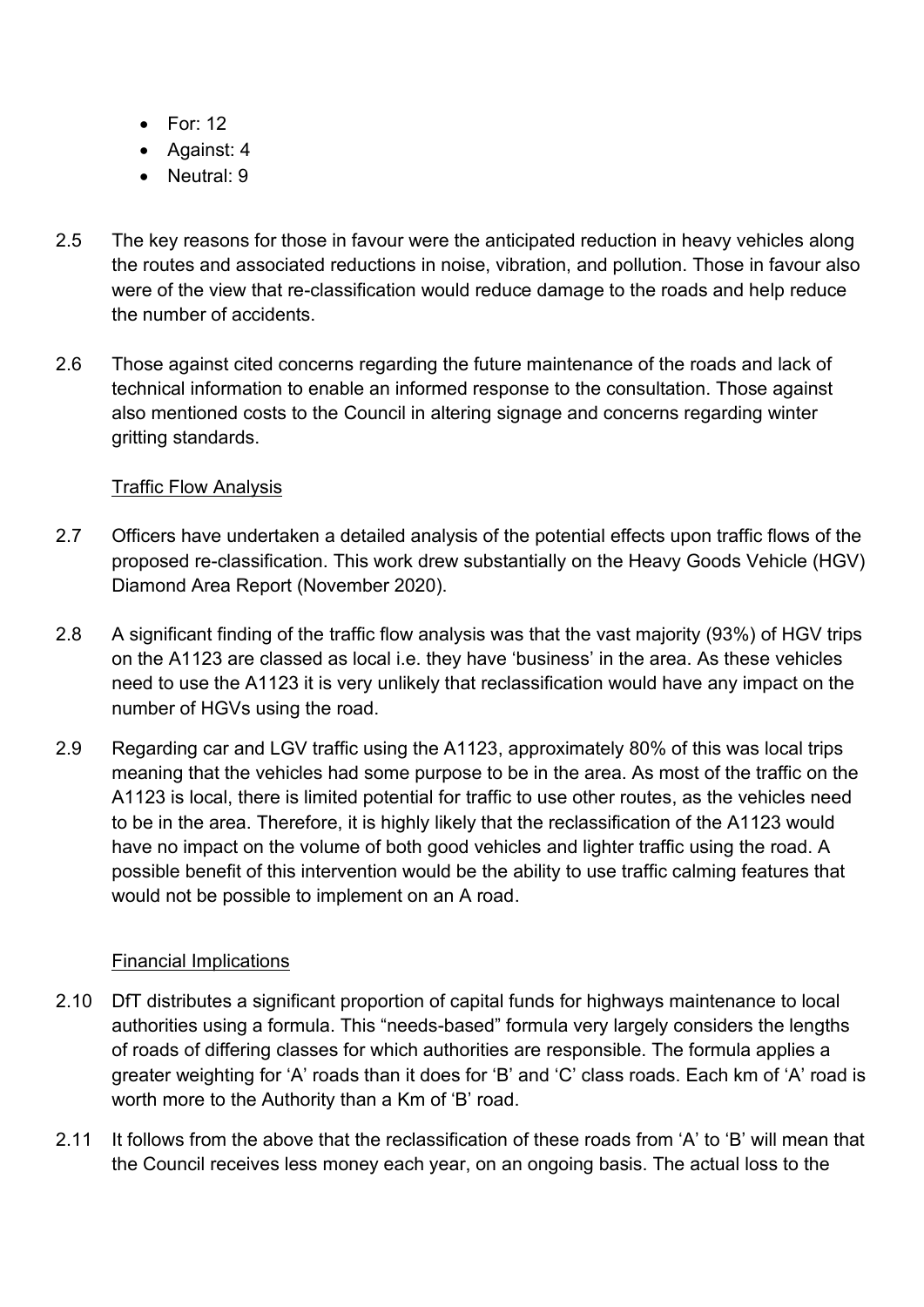Authority for any given year will depend upon the total amount of funding distributed via the formula and will vary on that basis.

- 2.12 The effect that the proposed reclassifications would have been for CCC are set out below by financial year for illustrative purposes. This is likely to be indicative of the level of future losses:
	- 2019/20 Loss of £200,000
	- 2020/21 Loss of £322,000
	- 2021/22 Loss of £244,000
- 2.13 DfT allocates capital funding via this formula to the Cambridgeshire and Peterborough Combined Authority (CPCA). The total provided to the CPCA is then split between CCC and PCC in agreed proportions. Since the formula affects the amount allocated to the CPCA, the proposed re-classification would also impact PCC under the current arrangements. It is for this reason that PCC have objected to the proposed declassification.

The effect that the proposed reclassifications would have been for PCC are set out below by financial year for illustrative purposes. This is likely to be indicative of the level of future losses:

- 2019/20 Loss of £46,000
- 2020/21 Loss of £74,000
- 2021/22 Loss of £56,000
- 2.14 There would also be a one-off cost to the Council of replacing and altering road signs to reflect the change in classifications. No detailed work has been undertaken to form an accurate schedule of work, but it is estimated by officers that the cost of this work for designs and works would be roughly around £10,000.
- 2.15 Given the re-classification would cause an annual loss in funding it is proposed not to implement the change at this time but to do some further analysis and consider options for implementing traffic calming measures.

## 3. Alignment with corporate priorities

- 3.1 Communities at the heart of everything we do The following bullet point sets out details of implications identified by officers:
	- Officers have pursued the work to prepare this report following a local County Councillor's motion to full council as explained in paragraph 1.1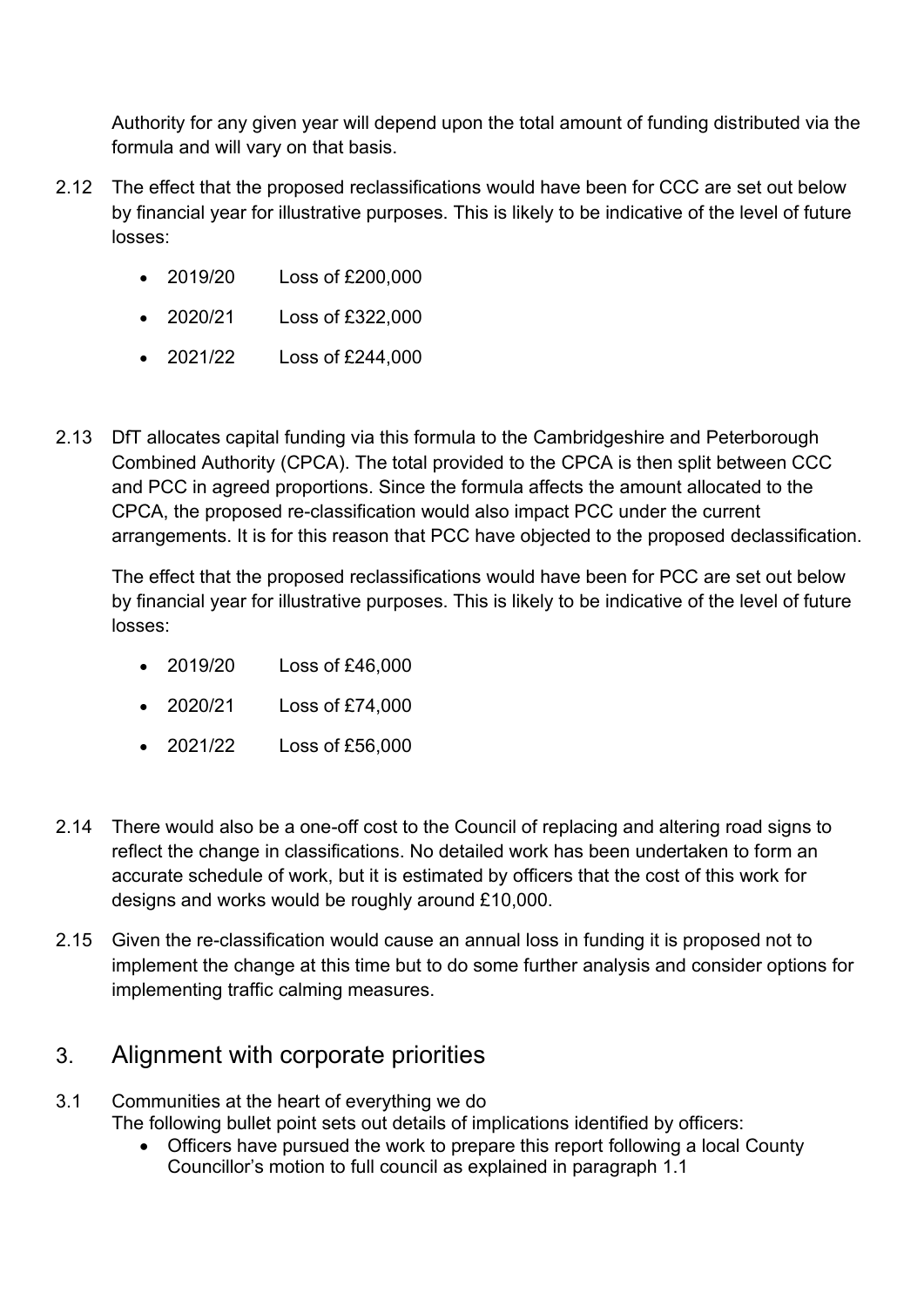3.2 A good quality of life for everyone

The following bullet point sets out details of implications identified by officers:

- If the outcome of reclassification leads to fewer HGVs travelling on the roads that are currently the A1123 and A1421 then this could have a positive impact on the quality of life of people living on these roads. However, the Diamond Area report and technical analysis conclude that changing the road classification is unlikely to lead to fewer HGVs and other vehicles using the route.
- Any traffic that were displaced from these roads would need to use alternative routes, which might adversely impact upon the quality of life for those living on or near to those routes.
- 3.3 Helping our children learn, develop and live life to the full There are no significant implications for this priority
- 3.4 Cambridgeshire: a well-connected, safe, clean, green environment The following bullet point sets out details of implications identified by officers:
	- If the outcome of declassification leads to fewer HGVs travelling on the A1123 and A142 then this could have a positive impact in terms of a safer, cleaner, greener environment for the towns and villages along the route. However, the Diamond Area report and technical analysis conclude that changing the road classification is unlikely to lead to fewer HGVs and other vehicles using the route
- 3.5 Protecting and caring for those who need us There are no significant implications for this priority.

## 4. Significant Implications

- 4.1 Resource Implications The report above sets out details of significant implications in paragraph 2.12
- 4.2 Procurement/Contractual/Council Contract Procedure Rules Implications There are no significant implications within this category.
- 4.3 Statutory, Legal and Risk Implications There are no significant implications within this category.
- 4.4 Equality and Diversity Implications There are no significant implications within this category
- 4.5 Engagement and Communications Implications The report above sets out details of significant implications in paragraph 2.1
- 4.6 Localism and Local Member Involvement The report sets out details of significant implications in paragraphs 1.1 and 2.1
- 4.7 Public Health Implications There are no significant implications within this category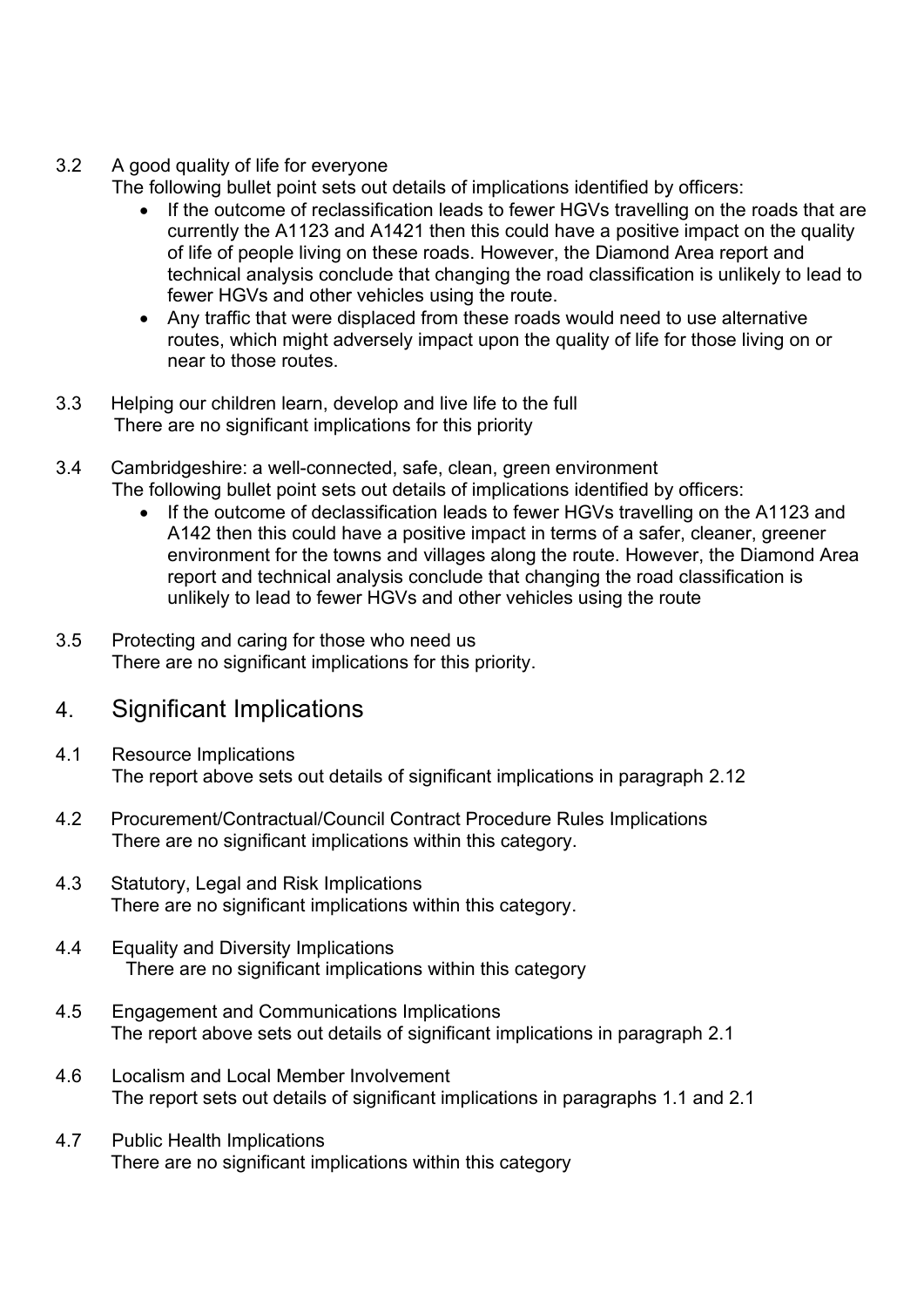- 4.8 Environment and Climate Change Implications on Priority Areas
- 4.8.1 Implication 1: Energy efficient, low carbon buildings. Neutral Status: Explanation: no significant implications
- 4.8.2 Implication 2: Low carbon transport. Neutral Status: Explanation: there may be some impact on the route drivers take but this is unlikely to be significant given the primary use of the road is for local journeys.
- 4.8.3 Implication 3: Green spaces, peatland, afforestation, habitats and land management. Neutral Status: Explanation: no significant implications
- 4.8.4 Implication 4: Waste Management and Tackling Plastic Pollution. Neutral Status: Explanation: no significant implications
- 4.8.5 Implication 5: Water use, availability and management: Neutral Status: Explanation: no significant implications
- 4.8.6 Implication 6: Air Pollution. Neutral Status:

Explanation: If the outcome of declassification leads to fewer HGVs travelling on the A1123 and A1421 then this could have a positive impact in terms of transport emissions in the towns and villages along the route. However, the Diamond Area report and technical analysis conclude that changing the road classification is unlikely to lead to fewer HGVs and other vehicles using the route

4.8.7 Implication 7: Resilience of our services and infrastructure and supporting vulnerable people to cope with climate change. Neutral Status: Explanation: no significant implications

Have the resource implications been cleared by Finance? Yes Name of Financial Officer: Sarah Heywood

Have the procurement/contractual/ Council Contract Procedure Rules implications been cleared by the LGSS Head of Procurement? Yes Name of Officer: Henry Swan

Has the impact on statutory, legal and risk implications been cleared by the Council's Monitoring Officer or LGSS Law? Yes Name of Legal Officer: Amy Brown

Have the equality and diversity implications been cleared by your Service Contact? Yes